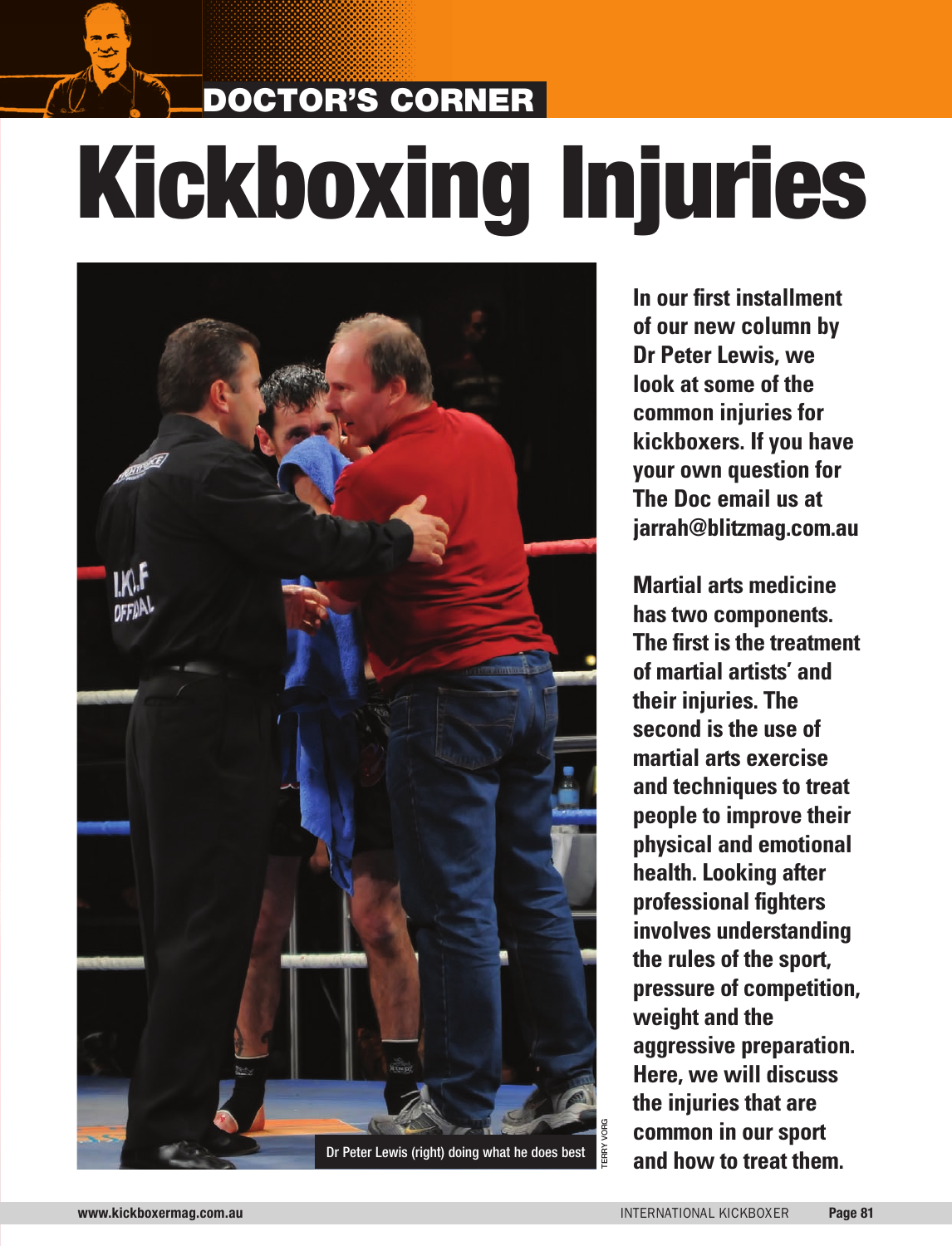# DOCTOR'S CORNER

# **CONCUSSION**

Can be caused by dropping your guard and having your chin up. It usually takes about three good blows landing cleanly to knock someone down. Generally concussion is associated with a period of being out cold and the longer a fighter is out the more severe the concussion. Concussion is caused by bruising of the brain due to damage to very small blood vessels. Severe concussion can be due to a full-blown bleed inside the head, causing a blood clot or haematoma. This causes pressure in the brain. This can occasionally be fatal. Severe concussions are often associated with 'second injury syndrome' which is fighting when recovering from a previous head injury, especially within 28 days.

**Treatment:** Rest. The patient should be observed and never left alone until they have recovered. Alcohol is strictly forbidden. It can cause bleeding and sometimes leads to delays in treatment, as it is hard to differentiate being concussed from being drunk. It is standard to not fight for 28 days but this depends on the severity of the concussion. It is good to take a few days off work and get lots of sleep. It is ok to let a concussed person sleep but you have to wake them up regularly to check that they are all right. If they a drowsy or irritable then a doctor has to become involved.

In the recovery period it is important to have a good diet. Lots of antioxidants like fish, veggies and vitamins. I especially like Coenzyme Q10

## **BRUISED THIGHS**

We now see a lot less of these in Victoria due to compulsory shinpads for novices.

We now see a lot less stoppages due to thigh-kicks than we used to. I believe one of the reasons is that fighters are too focused on scoring points. To stop your opponent you need to hit the same spot several times, and you need to start this process early in the first round so that the subsequent haematoma has time to bleed and build up pressure. It is the pressure that causes pain and stops the fight. There's a fine line between pressure and pain. I would like to see more judges awarding points for accuracy and tactics and not just counting the total number of shots thrown.

**Treatment:** You can start ice between rounds in the ring. The most important thing is early compression with a good quality elastic bandage. This is the sort that does not roll down at the top and act like a tourniquet. It is important to stay off the leg for a few days and crutches can be useful. A badly corked thigh can be very painful and you may need painkillers. In extreme circumstances, such as after Gurkan Ozkan fought Tae Kin it can be necessary to have surgery to relieve extreme pressure in the thigh and prevent nerve damage.